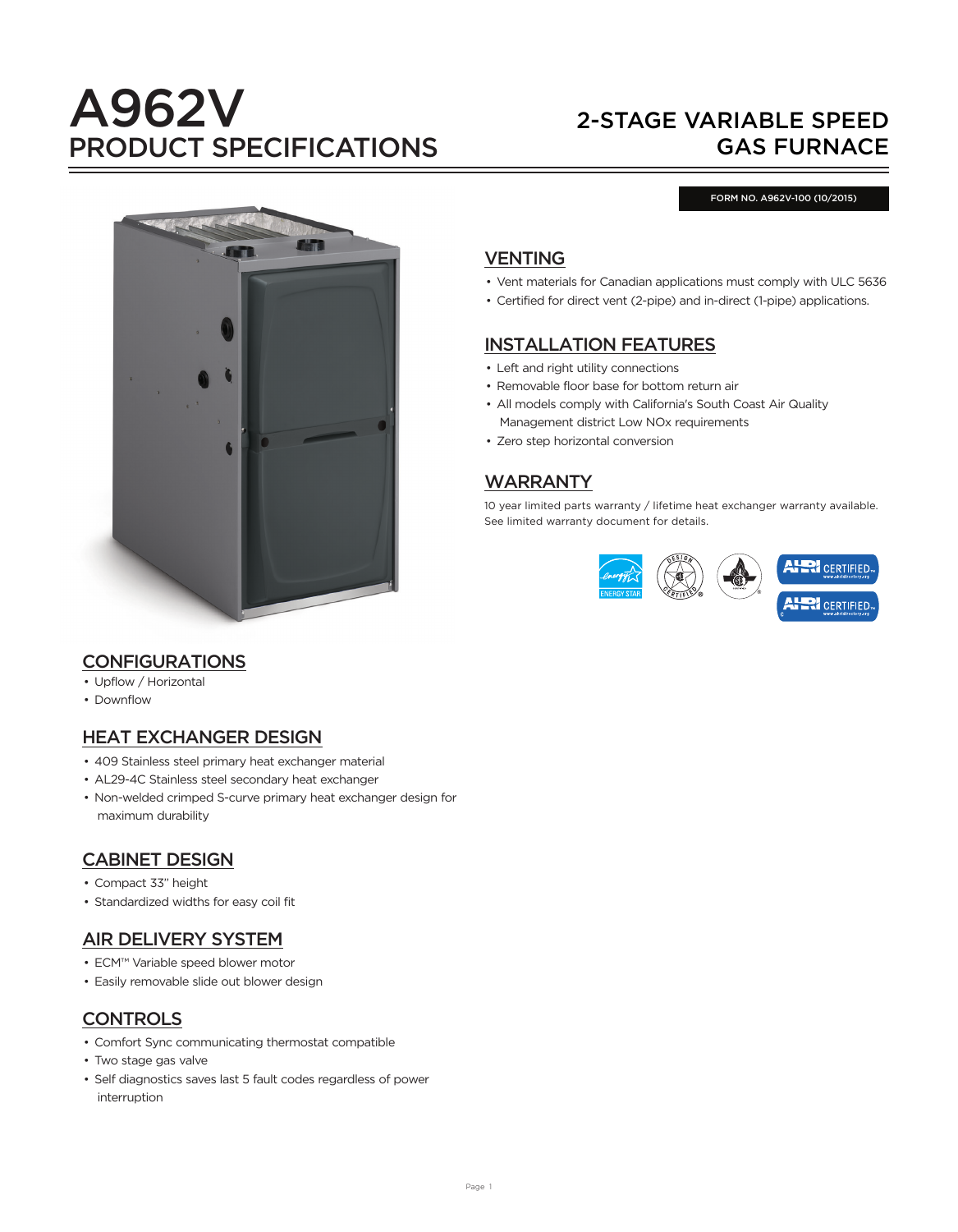

#### **PHYSICAL AND ELECTRICAL DATA**

|                   | Model          |                 | 1st Stage                     |                 | 2nd Stage         | <b>AFUE</b><br>(ICS) | Nominal<br>Cooling | Gas<br>Inlet | Volts/<br>Hz/<br>Phase | Max.<br>Time<br>Delay     | Nominal<br>F.L.A. | Trans.<br>(V.A.) | Approx.<br>Shipping<br>Weight |
|-------------------|----------------|-----------------|-------------------------------|-----------------|-------------------|----------------------|--------------------|--------------|------------------------|---------------------------|-------------------|------------------|-------------------------------|
|                   |                | Input<br>(Btuh) | Output <sup>*</sup><br>(Btuh) | Input<br>(Btuh) | Output*<br>(Btuh) |                      | Capacity           | (in.)        |                        | <b>Breaker</b><br>or Fuse |                   |                  | (lbs.)                        |
|                   | A96US2V045B12S | 29,000          | 28,000                        | 44,000          | 42,000            | 96.0                 | 3                  | 1/2          | 120-60-1               | 15                        | 7.7               | 40               | 130                           |
|                   | A96US2V070B12S | 43,000          | 41.000                        | 66,000          | 62,000            | 96.0                 | 3                  | 1/2          | $120 - 60 - 1$         | 15                        | 7.7               | 40               | 138                           |
|                   | A96US2V090C12S | 57,000          | 55,000                        | 88,000          | 84.000            | 96.0                 | 3                  | 1/2          | 120-60-1               | 15                        | 7.7               | 40               | 154                           |
|                   | A96US2V090C16S | 57,000          | 55,000                        | 88,000          | 85,000            | 96.0                 | $\overline{4}$     | 1/2          | $120 - 60 - 1$         | 15                        | 10.1              | 40               | 165                           |
|                   | A96US2V090C20S | 57,000          | 55,000                        | 88,000          | 85,000            | 96.0                 | 5                  | 1/2          | 120-60-1               | 20                        | 12.8              | 40               | 166                           |
| UPFLOW/HORIZONTAL | A96US2V110C16S | 72,000          | 70,000                        | 110,000         | 105,000           | 96.0                 | $\overline{4}$     | 1/2          | $120 - 60 - 1$         | 15                        | 10.1              | 40               | 173                           |
|                   | A96US2V110C20S | 72,000          | 70.000                        | 110,000         | 106,000           | 96.0                 | 5                  | 1/2          | 120-60-1               | 20                        | 12.8              | 40               | 174                           |
|                   | A96US2V135D20S | 88,000          | 84,000                        | 132,000         | 126,000           | 96.0                 | 5                  | 1/2          | $120 - 60 - 1$         | 20                        | 12.8              | 40               | 188                           |
|                   | A96DS2V045B12S | 29,000          | 28,000                        | 44,000          | 43.000            | 96.0                 | 3                  | 1/2          | 120-60-1               | 15                        | 7.7               | 40               | 131                           |
|                   | A96DS2V070B16S | 43,000          | 42,000                        | 66,000          | 64,000            | 96.0                 | $\overline{4}$     | 1/2          | $120 - 60 - 1$         | 15                        | 10.1              | 40               | 136                           |
| OWNFLOW           | A96DS2V090C20S | 57,000          | 56,000                        | 88,000          | 85,000            | 96.0                 | 5                  | 1/2          | 120-60-1               | 20                        | 12.8              | 40               | 164                           |
| $\Box$            | A96DS2V110C20S | 72,000          | 70,000                        | 110,000         | 106,000           | 96.0                 | 5                  | 1/2          | $120 - 60 - 1$         | 20                        | 12.8              | 40               | 176                           |

*Note: For vent length and clearances to combustibles, please reference installation instructions.*

*\* Outputs shown are High Fire, 100% rate, Low Fire is 67% of shown output.*

#### **FILTER REQUIREMENT DATA**

*1. The Airflow Descriptor is the two digits following the "B", "C", or "D" in the model number; e.g. "20" is the Airflow Descriptor. 2. Areas shown for permanent filters are based on filters rated at 600 feet per minute face velocity.*

|                           | Disposable Filters     | Cleanable Filters     |
|---------------------------|------------------------|-----------------------|
| <b>Airflow Descriptor</b> | Minimum Area (sq. in.) | Minimum Area (sq.in.) |
| 12                        | 576                    | 288                   |
| 16                        | 768                    | 384                   |
| 20                        | 960                    | 480                   |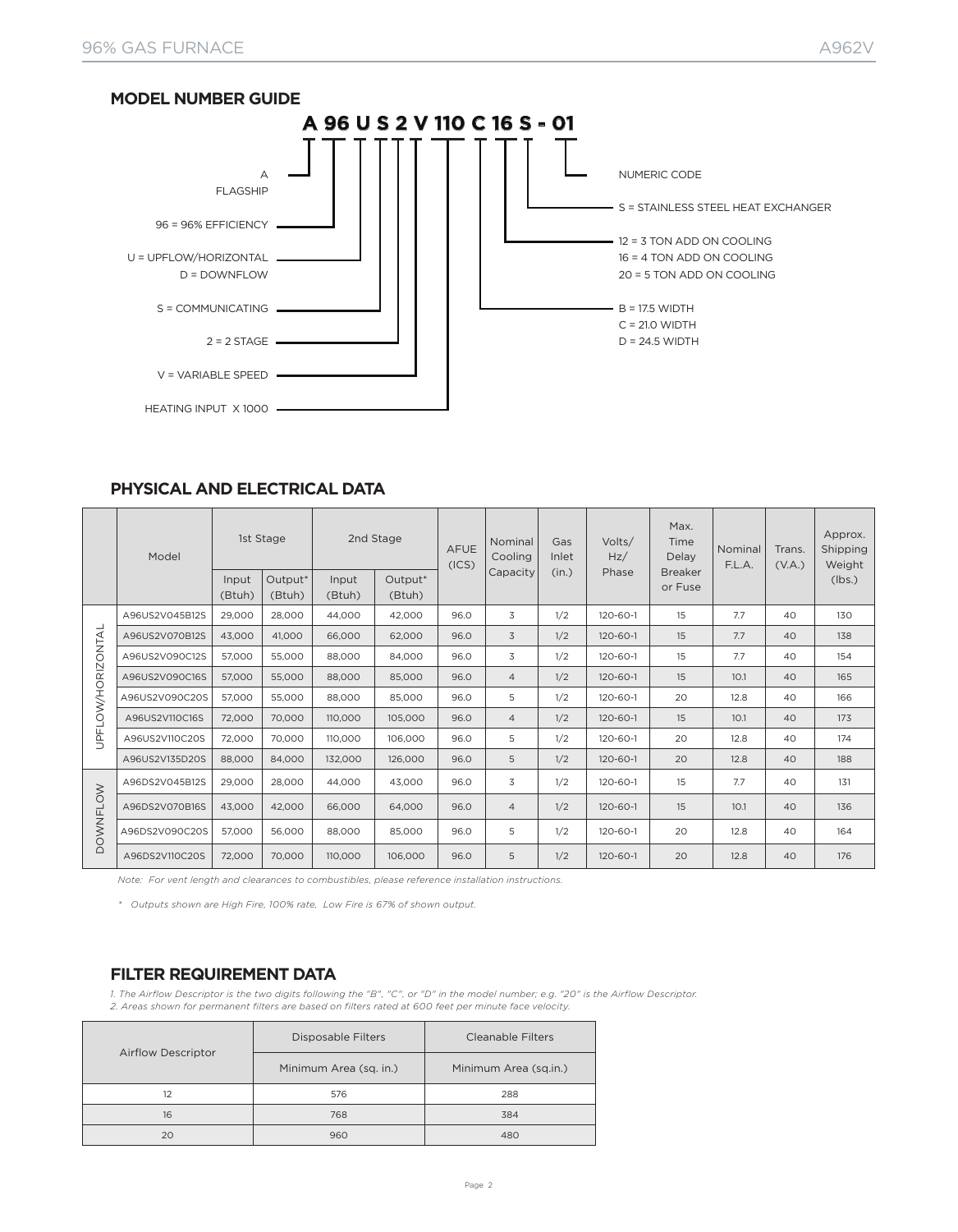## **BLOWER PERFORMANCE DATA - UPFLOW/HORIZONTAL**

|                    |         |        |        |       | LOW FIRE HEATING - SCFM<br>[TEMP RISE: 20 - 50 F°] |          |        |        |        |        |        |       | HIGH FIRE HEATING - SCFM<br>[TEMP RISE: 35 - 65 $F^{\circ}$ ] |          |        |        |        |
|--------------------|---------|--------|--------|-------|----------------------------------------------------|----------|--------|--------|--------|--------|--------|-------|---------------------------------------------------------------|----------|--------|--------|--------|
|                    | Adi.    | $-18%$ | $-12%$ | $-6%$ | Default                                            | $+6%$    | $+12%$ | $+18%$ | $+24%$ | $-18%$ | $-12%$ | $-6%$ | Default                                                       | $+6%$    | $+12%$ | $+18%$ | $+24%$ |
| A96US2V045B12S     |         | 595    | 638    | 682   | 725                                                | 769      | 812    | 856    | 899    | 738    | 792    | 846   | 900                                                           | 954      | 1008   | 1062   | 1116   |
| Motor Size: 1/2 HP |         |        |        |       | FIRST STAGE COOLING - SCFM                         |          |        |        |        |        |        |       | SECOND STAGE COOLING - SCFM                                   |          |        |        |        |
| Blwr Size: 10 x 9  | Speed   |        | Low    |       | Med Low                                            | Med High |        |        | High   | Low    |        |       | Med Low                                                       | Med High |        |        | High   |
|                    | $+10%$  | 605    |        |       | 743                                                | 853      |        |        | 963    | 880    |        |       | 1045                                                          | 1210     |        |        | 1375   |
|                    | Default | 550    |        |       | 675                                                | 775      |        |        | 875    | 800    |        |       | 950                                                           | 1100     |        |        | 1250   |
|                    | $-10%$  | 495    |        |       | 608                                                | 698      |        |        | 788    | 720    |        |       | 855                                                           | 990      |        |        | 1125   |

|                    |         |        |        |       | LOW FIRE HEATING - SCFM<br>[TEMP RISE: $25 - 55 F^{\circ}$ ] |       |          |        |        |        |        |       | HIGH FIRE HEATING - SCFM<br>[TEMP RISE: 50 - 80 F°] |       |          |        |        |
|--------------------|---------|--------|--------|-------|--------------------------------------------------------------|-------|----------|--------|--------|--------|--------|-------|-----------------------------------------------------|-------|----------|--------|--------|
|                    | Adi.    | $-18%$ | $-12%$ | $-6%$ | Default                                                      | $+6%$ | $+12%$   | $+18%$ | $+24%$ | $-18%$ | $-12%$ | $-6%$ | Default                                             | $+6%$ | $+12%$   | $+18%$ | $+24%$ |
| A96US2V070B12S     |         | 718    | 770    | 823   | 875                                                          | 928   | 980      | 1033   | 1085   | 800    | 858    | 917   | 975                                                 | 1034  | 1092     | 1151   | 1209   |
| Motor Size: 1/2 HP |         |        |        |       | FIRST STAGE COOLING - SCFM                                   |       |          |        |        |        |        |       | SECOND STAGE COOLING - SCFM                         |       |          |        |        |
| Blwr Size: 10 x 9  | Speed   |        | Low    |       | Med Low                                                      |       | Med High |        | High   | Low    |        |       | Med Low                                             |       | Med High |        | High   |
|                    | 853     |        | 963    | 880   |                                                              |       | 1045     | 1210   |        |        | 1375   |       |                                                     |       |          |        |        |
|                    | Default |        | 550    |       | 675                                                          |       | 775      |        | 875    | 800    |        |       | 950                                                 | 1100  |          |        | 1250   |
|                    | $-10%$  |        | 495    |       | 608                                                          |       | 698      |        | 788    | 720    |        |       | 855                                                 | 990   |          |        | 1125   |

|                    |         |        |        |       | LOW FIRE HEATING - SCFM<br>[TEMP RISE: 30 - 60 F°] |       |          |        |        |        |        |       | HIGH FIRE HEATING - SCFM<br>[TEMP RISE: 60 - 90 F°] |          |        |        |        |
|--------------------|---------|--------|--------|-------|----------------------------------------------------|-------|----------|--------|--------|--------|--------|-------|-----------------------------------------------------|----------|--------|--------|--------|
|                    | Adi.    | $-18%$ | $-12%$ | $-6%$ | Default                                            | $+6%$ | $+12%$   | $+18%$ | $+24%$ | $-18%$ | $-12%$ | $-6%$ | Default                                             | $+6%$    | $+12%$ | $+18%$ | $+24%$ |
| A96US2V090C12S     |         | 800    | 858    | 917   | 975                                                | 1034  | 1092     | 1151   | 1209   | 861    | 924    | 987   | 1050                                                | 1113     | 1176   | 1239   | 1302   |
| Motor Size: 1/2 HP |         |        |        |       | FIRST STAGE COOLING - SCFM                         |       |          |        |        |        |        |       | SECOND STAGE COOLING - SCFM                         |          |        |        |        |
| Blwr Size: 10 x 9  | Speed   |        | Low    |       | Med Low                                            |       | Med High |        | High   | Low    |        |       | Med Low                                             | Med High |        |        | High   |
|                    | $+10%$  |        | 605    |       | 743                                                | 853   |          |        | 963    | 880    |        |       | 1045                                                | 1210     |        |        | 1375   |
|                    | Default |        | 550    |       | 675                                                |       | 875      | 800    |        |        | 950    | 1100  |                                                     |          | 1250   |        |        |
|                    | $-10%$  |        | 495    |       | 608                                                | 698   |          |        | 788    |        | 720    |       | 855                                                 | 990      |        |        | 1125   |

|                    |         |        |        |       | LOW FIRE HEATING - SCFM<br>[TEMP RISE: 30 - 60 F°] |       |          |        |        |        |        |       | HIGH FIRE HEATING - SCFM<br>[TEMP RISE: 45 - 75 F°] |          |        |        |        |
|--------------------|---------|--------|--------|-------|----------------------------------------------------|-------|----------|--------|--------|--------|--------|-------|-----------------------------------------------------|----------|--------|--------|--------|
|                    | Adi.    | $-18%$ | $-12%$ | $-6%$ | Default                                            | $+6%$ | $+12%$   | $+18%$ | $+24%$ | $-18%$ | $-12%$ | $-6%$ | Default                                             | $+6%$    | $+12%$ | $+18%$ | $+24%$ |
| A96US2V090C16S     |         | 943    | 1012   | 1081  | 1150                                               | 1219  | 1288     | 1357   | 1426   | 1046   | 1122   | 1199  | 1275                                                | 1352     | 1428   | 1505   | 1581   |
| Motor Size: 3/4 HP |         |        |        |       | FIRST STAGE COOLING - SCFM                         |       |          |        |        |        |        |       | SECOND STAGE COOLING - SCFM                         |          |        |        |        |
| Blwr Size: 11 x 11 | Speed   |        | Low    |       | Med Low                                            |       | Med High |        | High   | Low    |        |       | Med Low                                             | Med High |        |        | High   |
|                    | $+10%$  | 770    |        |       | 935                                                |       | 1073     |        | 1238   | 1100   |        |       | 1320                                                | 1540     |        |        | 1760   |
|                    | Default | 700    |        |       | 850                                                |       | 975      | 1125   |        | 1000   |        |       | 1200                                                | 1400     |        |        | 1600   |
|                    | $-10%$  | 630    |        |       | 765                                                |       | 878      |        | 1013   | 900    |        |       | 1080                                                | 1260     |        |        | 1440   |

|                    |         |        |        |       | LOW FIRE HEATING - SCFM<br>[TEMP RISE: 30 - 60 F°] |          |        |        |        |        |        |       | HIGH FIRE HEATING - SCFM<br>[TEMP RISE: 40 - 70 F°] |          |        |        |        |
|--------------------|---------|--------|--------|-------|----------------------------------------------------|----------|--------|--------|--------|--------|--------|-------|-----------------------------------------------------|----------|--------|--------|--------|
|                    | Adj.    | $-18%$ | $-12%$ | $-6%$ | Default                                            | $+6%$    | $+12%$ | $+18%$ | $+24%$ | $-18%$ | $-12%$ | $-6%$ | Default                                             | $+6%$    | $+12%$ | $+18%$ | $+24%$ |
| A96US2V090C20S     |         | 943    | 1012   | 1081  | 1150                                               | 1219     | 1288   | 1357   | 1426   | 1271   | 1364   | 1457  | 1550                                                | 1643     | 1736   | 1829   | 1922   |
| Motor Size: 1 HP   |         |        |        |       | FIRST STAGE COOLING - SCFM                         |          |        |        |        |        |        |       | SECOND STAGE COOLING - SCFM                         |          |        |        |        |
| Blwr Size: 11 x 11 | Speed   |        | Low    |       | Med Low                                            | Med High |        | High   |        | Low    |        |       | Med Low                                             | Med High |        |        | High   |
|                    | $+10%$  |        | 935    |       | 1073                                               | 1238     |        | 1403   |        | 1320   |        |       | 1540                                                | 1760     |        |        | 2008   |
|                    | Default |        | 850    |       | 975                                                | 1125     |        | 1275   |        | 1200   |        |       | 1400                                                | 1600     |        |        | 1825   |
|                    | $-10%$  | 765    |        |       | 878                                                | 1013     |        | 1148   |        | 1080   |        |       | 1260                                                | 1440     |        |        | 1643   |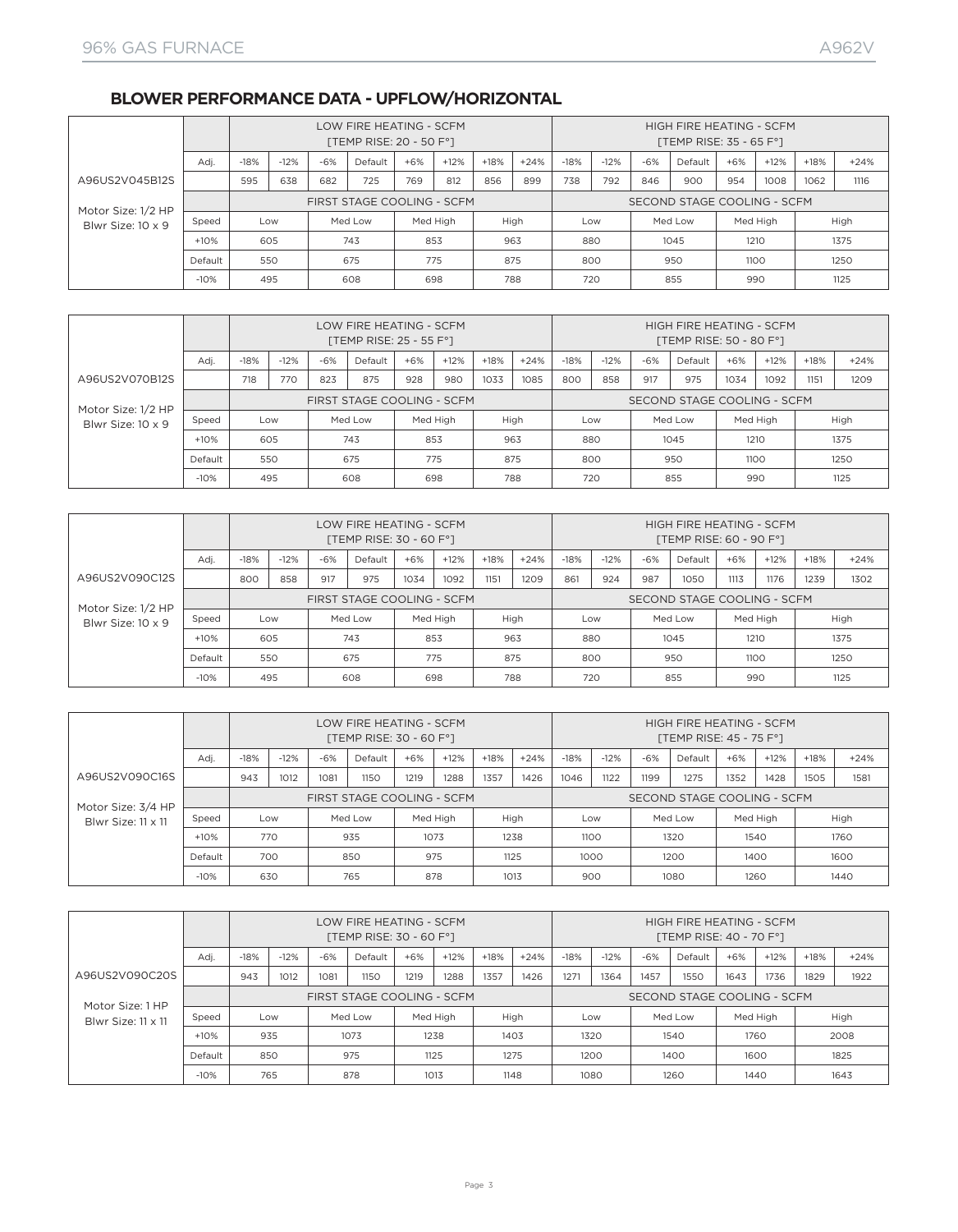#### **BLOWER PERFORMANCE DATA - UPFLOW/HORIZONTAL**

|                    |         |        |        |       | LOW FIRE HEATING - SCFM<br>[TEMP RISE: 35 - 65 $F^{\circ}$ ] |          |        |        |        |        |        |       | HIGH FIRE HEATING - SCFM<br>[TEMP RISE: 60 - 90 F°] |          |        |        |        |
|--------------------|---------|--------|--------|-------|--------------------------------------------------------------|----------|--------|--------|--------|--------|--------|-------|-----------------------------------------------------|----------|--------|--------|--------|
|                    | Adi.    | $-18%$ | $-12%$ | $-6%$ | Default                                                      | $+6%$    | $+12%$ | $+18%$ | $+24%$ | $-18%$ | $-12%$ | $-6%$ | Default                                             | $+6%$    | $+12%$ | $+18%$ | $+24%$ |
| A96US2V110C16S     |         | 1005   | 1078   | 1152  | 1225                                                         | 1299     | 1372   | 1446   | 1519   | 1066   | 1144   | 1222  | 1300                                                | 1378     | 1456   | 1534   | 1612   |
| Motor Size: 3/4 HP |         |        |        |       | FIRST STAGE COOLING - SCFM                                   |          |        |        |        |        |        |       | SECOND STAGE COOLING - SCFM                         |          |        |        |        |
| Blwr Size: 11 x 11 | Speed   |        | Low    |       | Med Low                                                      | Med High |        |        | High   | Low    |        |       | Med Low                                             | Med High |        |        | High   |
|                    | $+10%$  |        | 770    |       | 935                                                          |          | 1073   |        | 1238   | 1100   |        |       | 1320                                                | 1540     |        |        | 1760   |
|                    | Default |        | 700    |       | 850                                                          | 975      |        |        | 1125   | 1000   |        |       | 1200                                                | 1400     |        |        | 1600   |
|                    | $-10%$  |        | 630    |       | 765                                                          | 878      |        |        | 1013   | 900    |        |       | 1080                                                | 1260     |        |        | 1440   |

|                    |                               |        |        |       | LOW FIRE HEATING - SCFM<br>[TEMP RISE: 35 - 65 $F^{\circ}$ ] |       |          |        |        |        |        |       | HIGH FIRE HEATING - SCFM<br>[TEMP RISE: 45 - 75 F°] |          |        |        |        |
|--------------------|-------------------------------|--------|--------|-------|--------------------------------------------------------------|-------|----------|--------|--------|--------|--------|-------|-----------------------------------------------------|----------|--------|--------|--------|
|                    | Adj.                          | $-18%$ | $-12%$ | $-6%$ | Default                                                      | $+6%$ | $+12%$   | $+18%$ | $+24%$ | $-18%$ | $-12%$ | $-6%$ | Default                                             | $+6%$    | $+12%$ | $+18%$ | $+24%$ |
| A96US2V110C20S     |                               | 1005   | 1078   | 1152  | 1225                                                         | 1299  | 1372     | 1446   | 1519   | 1333   | 1430   | 1528  | 1625                                                | 1723     | 1820   | 1918   | 2015   |
| Motor Size: 1 HP   |                               |        |        |       | FIRST STAGE COOLING - SCFM                                   |       |          |        |        |        |        |       | SECOND STAGE COOLING - SCFM                         |          |        |        |        |
| Blwr Size: 11 x 11 | Speed                         |        | Low    |       | Med Low                                                      |       | Med High |        | High   |        | Low    |       | Med Low                                             | Med High |        |        | High   |
|                    | $+10%$<br>1073<br>1238<br>935 |        |        |       |                                                              |       |          |        | 1403   |        | 1320   |       | 1540                                                | 1760     |        |        | 2008   |
|                    | Default                       |        | 850    |       | 975                                                          |       | 1125     |        | 1275   |        | 1200   |       | 1400                                                | 1600     |        |        | 1825   |
|                    | $-10%$                        |        | 765    |       | 878                                                          |       | 1013     |        | 1148   |        | 1080   |       | 1260                                                | 1440     |        |        | 1643   |

|                                      |         |        |        |       | LOW FIRE HEATING - SCFM<br>[TEMP RISE: 40 - 70 F°] |       |          |        |        |        |        |       | HIGH FIRE HEATING - SCFM<br>[TEMP RISE: 55 - 85 F°] |       |          |        |        |
|--------------------------------------|---------|--------|--------|-------|----------------------------------------------------|-------|----------|--------|--------|--------|--------|-------|-----------------------------------------------------|-------|----------|--------|--------|
|                                      | Adi.    | $-18%$ | $-12%$ | $-6%$ | Default                                            | $+6%$ | $+12%$   | $+18%$ | $+24%$ | $-18%$ | $-12%$ | $-6%$ | Default                                             | $+6%$ | $+12%$   | $+18%$ | $+24%$ |
| A96US2V135D20S                       |         | 1128   | 1210   | 1293  | 1375                                               | 1458  | 1540     | 1623   | 1705   | 1374   | 1474   | 1575  | 1675                                                | 1776  | 1876     | 1977   | 2077   |
| Motor Size: 1 HP                     |         |        |        |       | FIRST STAGE COOLING - SCFM                         |       |          |        |        |        |        |       | SECOND STAGE COOLING - SCFM                         |       |          |        |        |
| Blwr Size: 11 x 11                   | Speed   |        | Low    |       | Med Low                                            |       | Med High |        | High   |        | Low    |       | Med Low                                             |       | Med High |        | High   |
|                                      | $+10%$  |        | 935    |       | 1073                                               |       | 1238     |        | 1403   |        | 1320   |       | 1540                                                | 1760  |          |        | 2008   |
|                                      | Default |        | 850    |       | 975                                                |       | 1125     |        | 1275   |        | 1200   |       | 1400                                                | 1600  |          |        | 1825   |
| 878<br>$-10%$<br>765<br>1013<br>1148 |         |        |        |       |                                                    |       |          |        |        |        | 1080   |       | 1260                                                | 1440  |          |        | 1643   |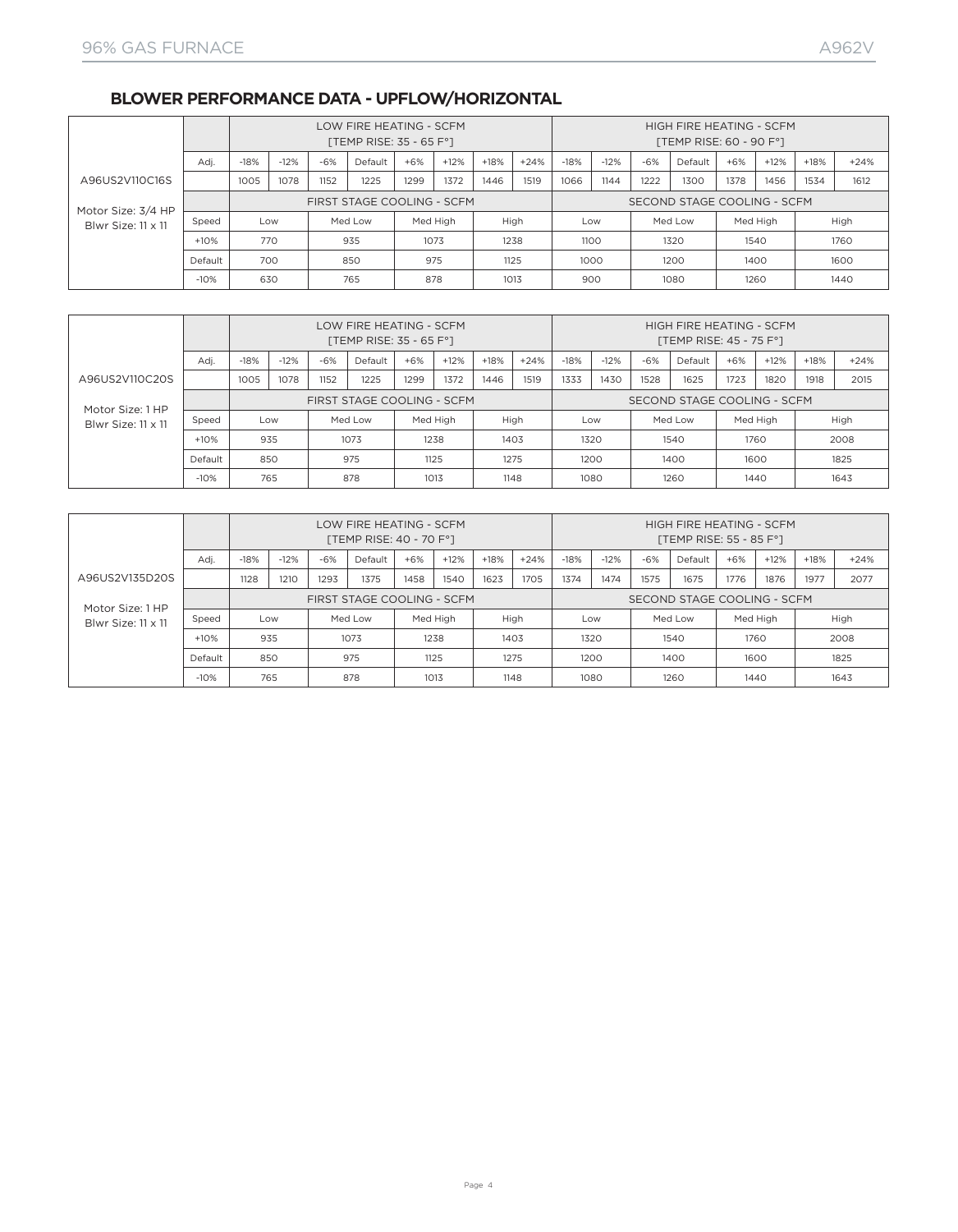#### **BLOWER PERFORMANCE DATA - DOWNFLOW**

|                    |         |        |        |       | LOW FIRE HEATING - SCFM<br>[TEMP RISE: 20 - 50 F°] |       |          |        |        |        |        |       | HIGH FIRE HEATING - SCFM<br>[TEMP RISE: 35 - 65 $F^{\circ}$ ] |       |          |        |        |
|--------------------|---------|--------|--------|-------|----------------------------------------------------|-------|----------|--------|--------|--------|--------|-------|---------------------------------------------------------------|-------|----------|--------|--------|
|                    | Adi.    | $-18%$ | $-12%$ | $-6%$ | Default                                            | $+6%$ | $+12%$   | $+18%$ | $+24%$ | $-18%$ | $-12%$ | $-6%$ | Default                                                       | $+6%$ | $+12%$   | $+18%$ | $+24%$ |
| A96DS2V045B12S     | 738     | 792    | 846    | 900   | 954                                                | 1008  | 1062     | 1116   |        |        |        |       |                                                               |       |          |        |        |
| Motor Size: 1/2 HP |         |        |        |       | FIRST STAGE COOLING - SCFM                         |       |          |        |        |        |        |       | SECOND STAGE COOLING - SCFM                                   |       |          |        |        |
| Blwr Size: 10 x 9  | Speed   | Low    |        |       | Med Low                                            |       | Med High |        | High   | Low    |        |       | Med Low                                                       |       | Med High | High   |        |
|                    | $+10%$  | 605    |        |       | 743                                                |       | 853      | 963    |        | 880    |        |       | 1045                                                          |       | 1210     | 1375   |        |
|                    | Default | 550    |        |       | 675                                                |       | 775      | 875    |        | 800    |        |       | 950                                                           |       | 1100     | 1250   |        |
|                    | $-10%$  | 495    |        |       | 608                                                |       | 698      | 788    |        | 720    |        |       | 855                                                           |       | 990      | 1125   |        |

|                    |         |        |        |       | LOW FIRE HEATING - SCFM<br>[TEMP RISE: $25 - 55 F^{\circ}$ ] |       |          |        |        |        |        |       | HIGH FIRE HEATING - SCFM<br>[TEMP RISE: 35 - 65 $F^{\circ}$ ] |       |          |        |        |
|--------------------|---------|--------|--------|-------|--------------------------------------------------------------|-------|----------|--------|--------|--------|--------|-------|---------------------------------------------------------------|-------|----------|--------|--------|
|                    | Adi.    | $-18%$ | $-12%$ | $-6%$ | Default                                                      | $+6%$ | $+12%$   | $+18%$ | $+24%$ | $-18%$ | $-12%$ | $-6%$ | Default                                                       | $+6%$ | $+12%$   | $+18%$ | $+24%$ |
| A96DS2V070B16S     |         | 718    | 770    | 823   | 875                                                          | 928   | 980      | 1033   | 1085   | 1046   | 1122   | 1199  | 1275                                                          | 1352  | 1428     | 1505   | 1581   |
| Motor Size: 3/4 HP |         |        |        |       | FIRST STAGE COOLING - SCFM                                   |       |          |        |        |        |        |       | SECOND STAGE COOLING - SCFM                                   |       |          |        |        |
| Blwr Size: 11 x 10 | Speed   | Low    |        |       | Med Low                                                      |       | Med High |        | High   |        | Low    |       | Med Low                                                       |       | Med High |        | High   |
|                    | $+10%$  | 770    |        |       | 935                                                          |       | 1073     |        | 1238   |        | 1100   |       | 1320                                                          |       | 1540     |        | 1760   |
|                    | Default | 700    |        |       | 850                                                          |       | 975      |        | 1125   |        | 1000   |       | 1200                                                          |       | 1400     |        | 1600   |
|                    | $-10%$  | 630    |        |       | 765                                                          |       | 878      |        | 1013   |        | 900    |       | 1080                                                          |       | 1260     | 1440   |        |

|                    |                      | LOW FIRE HEATING - SCFM<br>[TEMP RISE: 30 - 60 F°] |        |         |         |          |        | HIGH FIRE HEATING - SCFM<br>[TEMP RISE: 40 - 70 F°] |        |                             |        |       |         |       |          |        |        |  |
|--------------------|----------------------|----------------------------------------------------|--------|---------|---------|----------|--------|-----------------------------------------------------|--------|-----------------------------|--------|-------|---------|-------|----------|--------|--------|--|
|                    | Adj.                 | $-18%$                                             | $-12%$ | $-6%$   | Default | $+6%$    | $+12%$ | $+18%$                                              | $+24%$ | $-18%$                      | $-12%$ | $-6%$ | Default | $+6%$ | $+12%$   | $+18%$ | $+24%$ |  |
| A96DS2V090C20S     |                      | 943                                                | 1012   | 1081    | 1150    | 1219     | 1288   | 1357                                                | 1426   | 1271                        | 1364   | 1457  | 1550    | 1643  | 1736     | 1829   | 1922   |  |
| Motor Size: 1 HP   |                      | FIRST STAGE COOLING - SCFM                         |        |         |         |          |        |                                                     |        | SECOND STAGE COOLING - SCFM |        |       |         |       |          |        |        |  |
| Blwr Size: 11 x 11 | Speed                | Low                                                |        | Med Low |         | Med High |        |                                                     | High   |                             | Low    |       | Med Low |       | Med High |        | High   |  |
|                    | $+10%$               | 935                                                |        | 1073    |         | 1238     |        | 1403                                                |        | 1320                        |        | 1540  |         | 1760  |          | 2008   |        |  |
|                    | Default              | 850                                                |        | 975     |         | 1125     |        | 1275                                                |        | 1200                        |        | 1400  |         | 1600  |          | 1825   |        |  |
|                    | 878<br>$-10%$<br>765 |                                                    |        | 1013    |         |          | 1148   | 1080                                                |        | 1260                        |        | 1440  |         | 1643  |          |        |        |  |

|                                        | LOW FIRE HEATING - SCFM<br>[TEMP RISE: 35 - 65 $F^{\circ}$ ] |                            |        |         |         |          | HIGH FIRE HEATING - SCFM<br>[TEMP RISE: 45 - 75 F°] |        |                             |        |        |       |         |       |          |        |        |
|----------------------------------------|--------------------------------------------------------------|----------------------------|--------|---------|---------|----------|-----------------------------------------------------|--------|-----------------------------|--------|--------|-------|---------|-------|----------|--------|--------|
|                                        | Adi.                                                         | $-18%$                     | $-12%$ | $-6%$   | Default | $+6%$    | $+12%$                                              | $+18%$ | $+24%$                      | $-18%$ | $-12%$ | $-6%$ | Default | $+6%$ | $+12%$   | $+18%$ | $+24%$ |
| A96DS2V110C20S                         |                                                              | 1005                       | 1078   | 1152    | 1225    | 1299     | 1372                                                | 1446   | 1519                        | 1333   | 1430   | 1528  | 1625    | 1723  | 1820     | 1918   | 2015   |
| Motor Size: 1 HP<br>Blwr Size: 11 x 11 |                                                              | FIRST STAGE COOLING - SCFM |        |         |         |          |                                                     |        | SECOND STAGE COOLING - SCFM |        |        |       |         |       |          |        |        |
|                                        | Speed                                                        | Low                        |        | Med Low |         | Med High |                                                     | High   |                             |        | Low    |       | Med Low |       | Med High | High   |        |
|                                        | $+10%$                                                       | 935                        |        | 1073    |         | 1238     |                                                     | 1403   |                             | 1320   |        | 1540  |         | 1760  |          | 2008   |        |
|                                        | Default                                                      | 850                        |        | 975     |         | 1125     |                                                     | 1275   |                             | 1200   |        | 1400  |         | 1600  |          | 1825   |        |
|                                        | $-10%$                                                       | 765                        |        | 878     |         | 1013     |                                                     | 1148   |                             | 1080   |        | 1260  |         | 1440  |          | 1643   |        |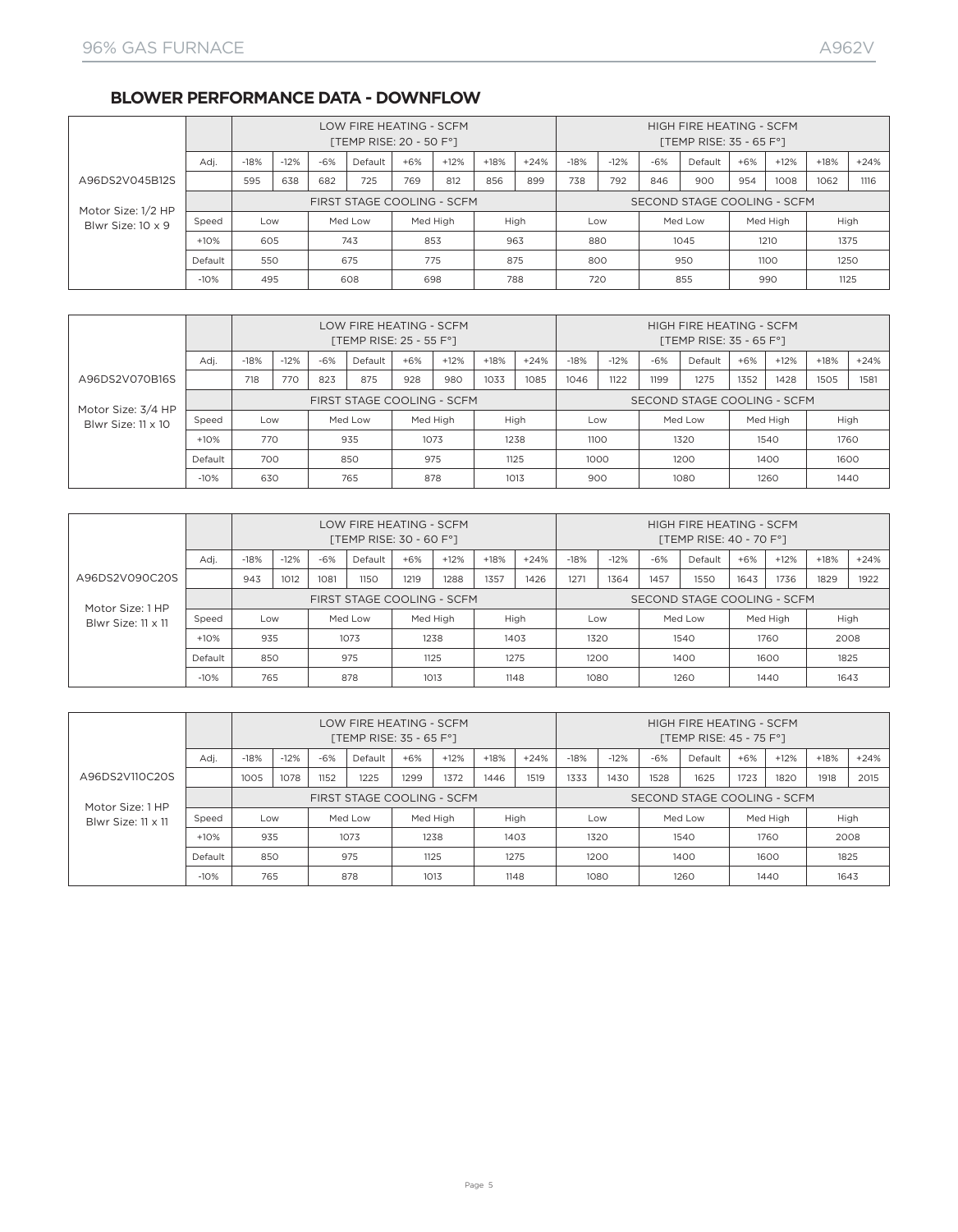#### **DIMENSIONS**

|                          | Model          | A          | B          | $\subset$  | D          |  |
|--------------------------|----------------|------------|------------|------------|------------|--|
|                          | A96US2V045B12S | $17 - 1/2$ | $16 - 3/8$ | 16         | $7 - 5/8$  |  |
|                          | A96US2V070B12S | $17 - 1/2$ | $16 - 3/8$ | 16         | $7 - 5/8$  |  |
|                          | A96US2V090C12S | 21         | $19 - 7/8$ | $19 - 1/2$ | $9 - 3/8$  |  |
|                          | A96US2V090C16S | 21         | $19 - 7/8$ | $19 - 1/2$ | $9 - 3/8$  |  |
| <b>JPFLOW/HORIZONTAL</b> | A96US2V090C20S | 21         | $19 - 7/8$ | $19 - 1/2$ | $9 - 3/8$  |  |
|                          | A96US2V110C16S | 21         | $19 - 7/8$ | $19 - 1/2$ | $9 - 3/8$  |  |
|                          | A96US2V110C20S | 21         | $19 - 7/8$ | $19 - 1/2$ | $9 - 3/8$  |  |
|                          | A96US2V135D20S | $24 - 1/2$ | $23 - 3/8$ | 23         | $11 - 1/8$ |  |
|                          | A96DS2V045B12S | $17 - 1/2$ | $16 - 3/8$ | 16         | $15 - 1/2$ |  |
| <b>DOWNFLOW</b>          | A96DS2V070B16S | $17 - 1/2$ | $16 - 3/8$ | 16         | $15 - 1/2$ |  |
|                          | A96DS2V090C20S | 21         | $19 - 7/8$ | $19 - 1/2$ | 19         |  |
|                          | A96DS2V110C20S | 21         | $19 - 7/8$ | $19 - 1/2$ | 19         |  |

FRONT VIEW



 $-24$  7/8 —<br> $-24$  3/8 г  $1 - 7/8$  $\hat{\bullet}$ र्म UPFLOW / HORIZONTAL  $\begin{array}{c} \cdot \\ \cdot \\ \cdot \end{array}$   $\begin{array}{c} \cdot \\ \cdot \\ \cdot \end{array}$   $\begin{array}{c} \cdot \\ \cdot \\ \cdot \end{array}$   $\begin{array}{c} \cdot \\ \cdot \\ \cdot \end{array}$  DOWNFLOW O  $-28 - 1/2$ <br> $-27 - 3/4$ <br> $-49 - 1/2$ RIGHT SIDE<br>VIEW  $RIGHT$ 26-7/16<br>(Left Side)  $24$  $\vert$  20  $\begin{array}{c|c} 3/4 & 3/8 \end{array}$  $14$  $15 - 1/2$ A.  $3 \cdot 1/4$   $-$ ┡ BOTTOM VIEW  $-23 - 1/2 -$ 

TOP VIEW TOP VIEW





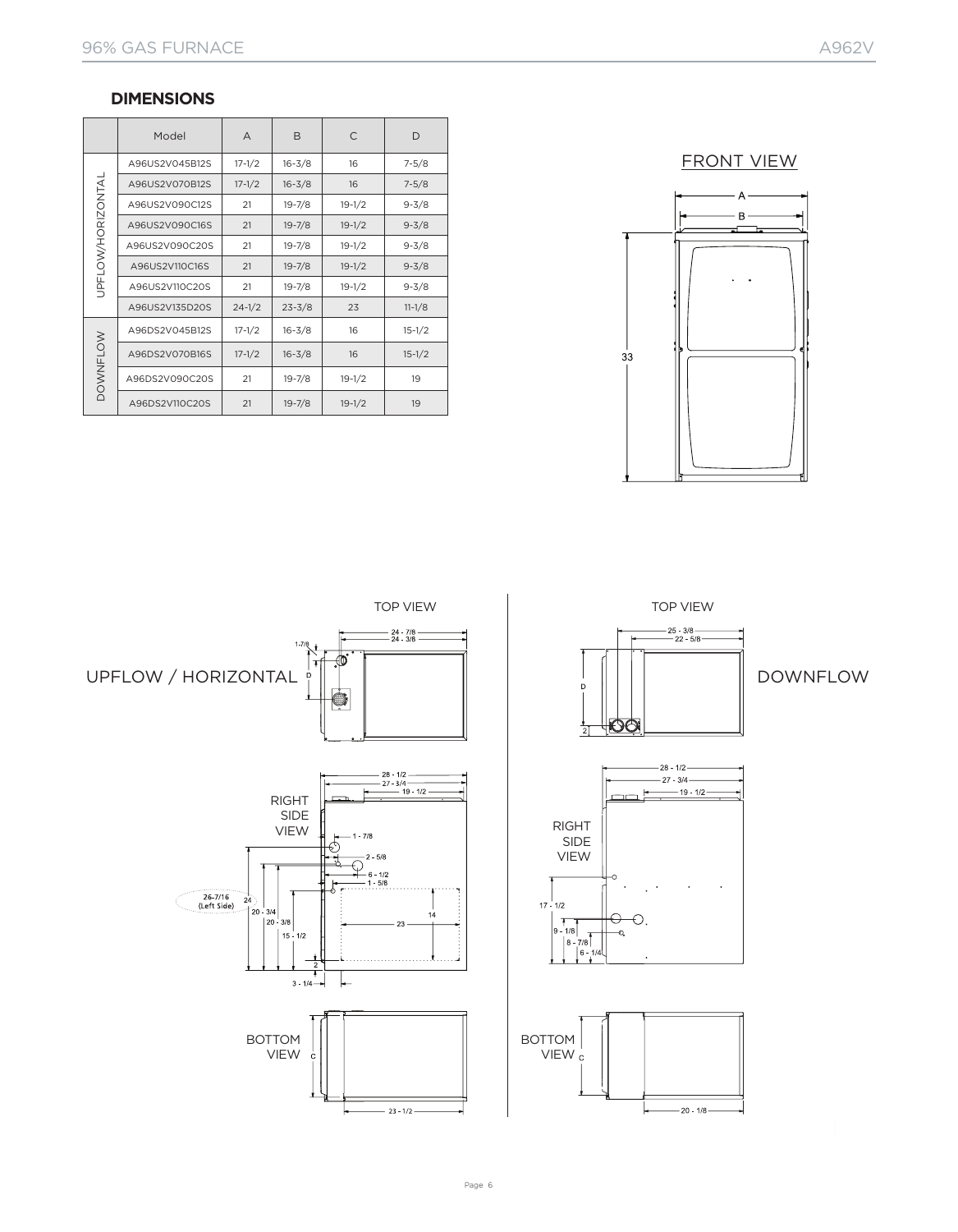#### **ACCESSORY LIST**

| <b>ACCESSORY</b>                             | ALLIED CATALOG #                            |  |  |  |  |  |  |  |
|----------------------------------------------|---------------------------------------------|--|--|--|--|--|--|--|
| RETURN AIR BASE                              |                                             |  |  |  |  |  |  |  |
| Return Air Base 17.5 Inch                    | 68W62                                       |  |  |  |  |  |  |  |
| Return Air Base 21.0 Inch                    | 68W63                                       |  |  |  |  |  |  |  |
| Return Air Base 24.5 Inch                    | 68W64                                       |  |  |  |  |  |  |  |
|                                              | COMFORT SYNC WI-FI THERMOSTAT               |  |  |  |  |  |  |  |
| Comfort Sync Wi-Fi Thermostat                | 1.841197                                    |  |  |  |  |  |  |  |
|                                              | NATURAL TO LP KITS                          |  |  |  |  |  |  |  |
| $2 - Stage - 90$                             | 78W94                                       |  |  |  |  |  |  |  |
| <b>DOWNFLOW SPECIFIC AIR FILTERS</b>         |                                             |  |  |  |  |  |  |  |
| 17.5"                                        | 51W07                                       |  |  |  |  |  |  |  |
| 21.0"                                        | 51W08                                       |  |  |  |  |  |  |  |
|                                              | DOWNFLOW COMBUSTIBLE FLOORING BASE          |  |  |  |  |  |  |  |
| 17.5" B Width                                | <b>11M60</b>                                |  |  |  |  |  |  |  |
| 21.0" C Width                                | 11M61                                       |  |  |  |  |  |  |  |
| NIGHT SERVICE KITS                           |                                             |  |  |  |  |  |  |  |
| Two-stage                                    | 89W53                                       |  |  |  |  |  |  |  |
| HORIZONTAL SUSPENSION KIT                    |                                             |  |  |  |  |  |  |  |
| 80% & 90% Kit                                | 51W10                                       |  |  |  |  |  |  |  |
|                                              | FLUSH MOUNT TERMINATION (90% FURNACES ONLY) |  |  |  |  |  |  |  |
| 2" & 3.0" Vent - US Version                  | 51W11                                       |  |  |  |  |  |  |  |
| 2" & 3.0" Vent - ULC S636 Compliant (Canada) | 51W12                                       |  |  |  |  |  |  |  |
| CONCENTRIC VENT KIT (90% FURNACES ONLY)      |                                             |  |  |  |  |  |  |  |
| 1-1/2" Vent Version (United States)          | 71M80                                       |  |  |  |  |  |  |  |
| 1-1/2" and 2" Vent Version (Canada)          | 44W92                                       |  |  |  |  |  |  |  |
| 2" Vent Version (United States)              | 69M29                                       |  |  |  |  |  |  |  |
| 3" Vent Version (United States)              | 60L46                                       |  |  |  |  |  |  |  |
| 3" Vent Version (Canada)                     | 44W93                                       |  |  |  |  |  |  |  |
|                                              | EXTERNAL FILTER RACK KITS                   |  |  |  |  |  |  |  |
| 1 pack (16 x 25)                             | 1.841018                                    |  |  |  |  |  |  |  |
| 10 pack (16 x 25)                            | 1.841039                                    |  |  |  |  |  |  |  |

*Note: For vent length and clearances to combustibles, please reference installation instructions.*